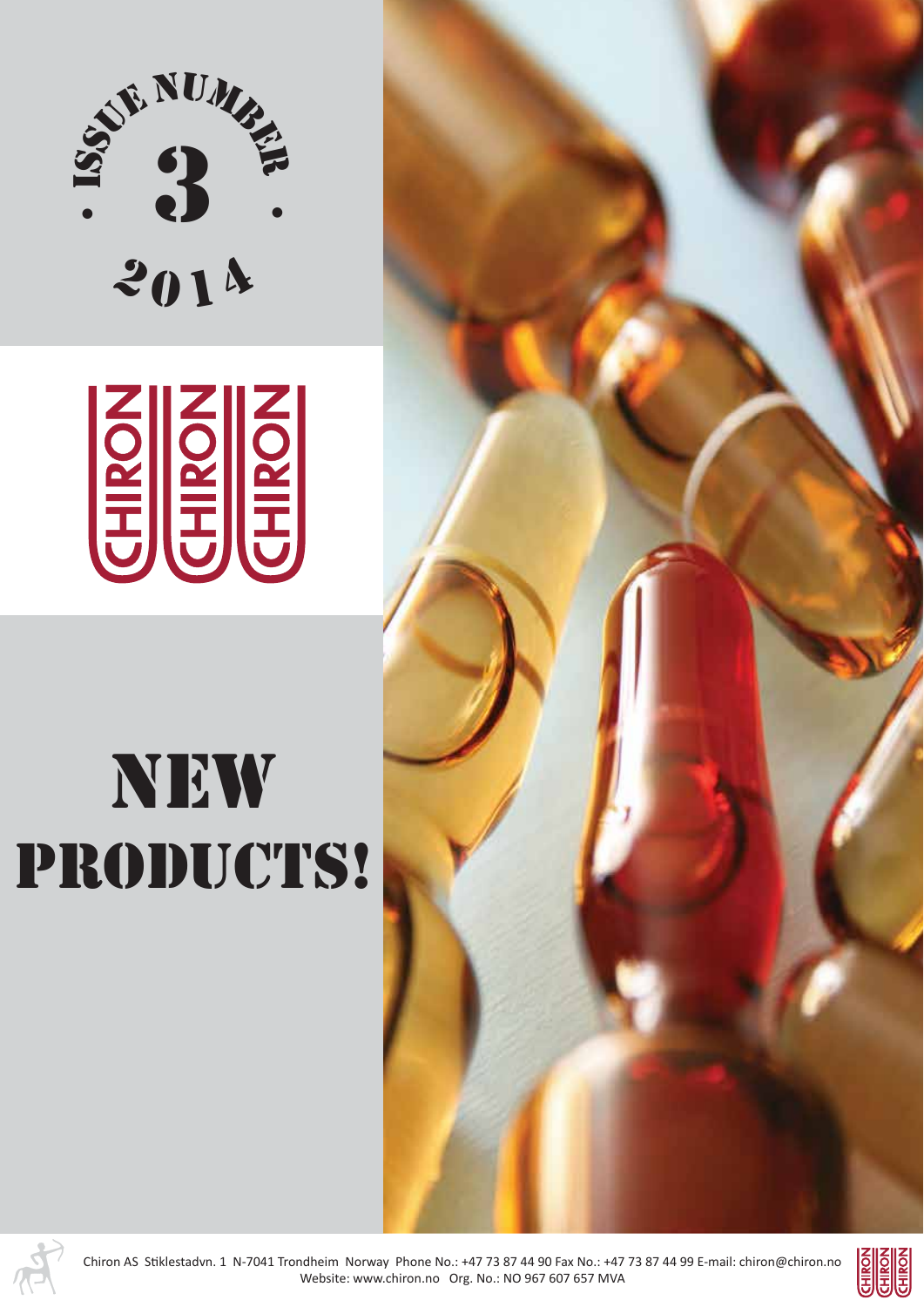

# **NEW PRODUCTS**



#### **Issue No. 3**

| <b>Toxicology</b>             |                                                                                    |                |  |
|-------------------------------|------------------------------------------------------------------------------------|----------------|--|
| <b>Chiron Cat. No.</b>        | Name (Synonym)                                                                     | <b>CAS No.</b> |  |
| Alcohol                       |                                                                                    |                |  |
| 10580.39                      | 1-Palmitoyl-2-oleoyl-sn-glycero-3-phosphoethanol sodium salt<br>(Peth (16:0/18:1)) | 322647-55-2    |  |
| 10671.20                      | Ethyl oleate<br>(Ethyl cis-9-octadecenoate (C18:1))                                | 111-62-6       |  |
| <b>Synthetic Cannabinoids</b> |                                                                                    |                |  |
| 10461.18                      | <b>AB-PINACA</b>                                                                   | 1445752-09-9   |  |
| 10462.18                      | <b>AB-PINACA Metabolite</b><br>(1-Pentyl-1H-indazole-3-carbonyl)-L-valine)         | N/A            |  |
| 10463.18                      | 5F-AB-PINACA                                                                       | N/A            |  |
| 10306.23                      | AKB-48-5F<br>(5F-APINACA)                                                          | 1400742-13-3   |  |
| 10464.20                      | AB-CHIMINACA                                                                       | 1185887-21-1   |  |
| 10465.20                      | AB-FUBINACA                                                                        | 1185282-01-2   |  |
|                               | <b>AB-FUBINACA Metabolite</b>                                                      |                |  |
| 10466.20                      | ((1-(4-Fluorobenzyl)-1H-indazole-3-carbonyl)-L-valine)                             | N/A            |  |
| 10469.23                      | 5F-PB-22                                                                           | 1400742-41-7   |  |
|                               | (5F-QUPIC)                                                                         |                |  |
| 10696.25                      | FUB-PB-22                                                                          | N/A            |  |
| 10640.23                      | THJ 2201<br>(5F-THJ 018)                                                           | N/A            |  |
| Phenylethylamines             |                                                                                    |                |  |
| 10484.9                       | DL-2-Bromoamphetamine hydrochloride                                                | 861006-36-2    |  |
| 10485.9                       | DL-3-Bromoamphetamine hydrochloride                                                | 1210708-61-4   |  |
| 10486.9                       | DL-4-Bromoamphetamine hydrochloride                                                | 58400-88-7     |  |
| 10490.10                      | DL-2-Bromomethamphetamine hydrochloride                                            | 23695-11-6     |  |
| 10491.10                      | DL-3-Bromomethamphetamine hydrochloride                                            | N/A            |  |
| 10492.1                       | DL-4-Bromomethamphetamine hydrochloride                                            | 30651-67-3     |  |
|                               | 2-Methiopropamine                                                                  |                |  |
| 10480.8                       | (MPA, 1-(thiophen-2-yl)-2-methylaminopropane)                                      | 801156-47-8    |  |
| <b>Piperazines</b>            |                                                                                    |                |  |
| 10577.10                      | 1-(4-Chlorophenyl)piperazine                                                       | 38212-33-8     |  |
|                               | (para-chlorophenylpiperazine, pCPP)                                                |                |  |
| 10701.11                      | N-Benzylpiperazine<br>(BZP)                                                        | 2759-28-6      |  |
| 10702.18                      | N,N-Dibenzylpiperazine<br>(DBZP)                                                   | 1034-11-3      |  |
|                               | <b>Other New Psychoactive Substances (NPS)</b>                                     |                |  |
|                               | 4-Methylcathinone hydrochloride                                                    |                |  |
| 10576.1                       | (Normephedrone)                                                                    | 6941-17-9      |  |
| 10697.19                      | N-MOB-5-APB<br>(5-APB-NBOMe)                                                       | N/A            |  |
| 10479.13                      | 5-EAPB oxalate<br>(5-Benzofuranethanamine, N-ethyl-α-methyl-)                      | 1445566-01-7   |  |
| 1777.9                        | 2AI<br>(2-Aminoindane)                                                             | 2975-41-9      |  |
| 10660.10                      | N-Methyl-2-AI<br>(N-methyl-2,3-dihydro-1H-inden-2-amine)                           | 10408-85-2     |  |
|                               |                                                                                    |                |  |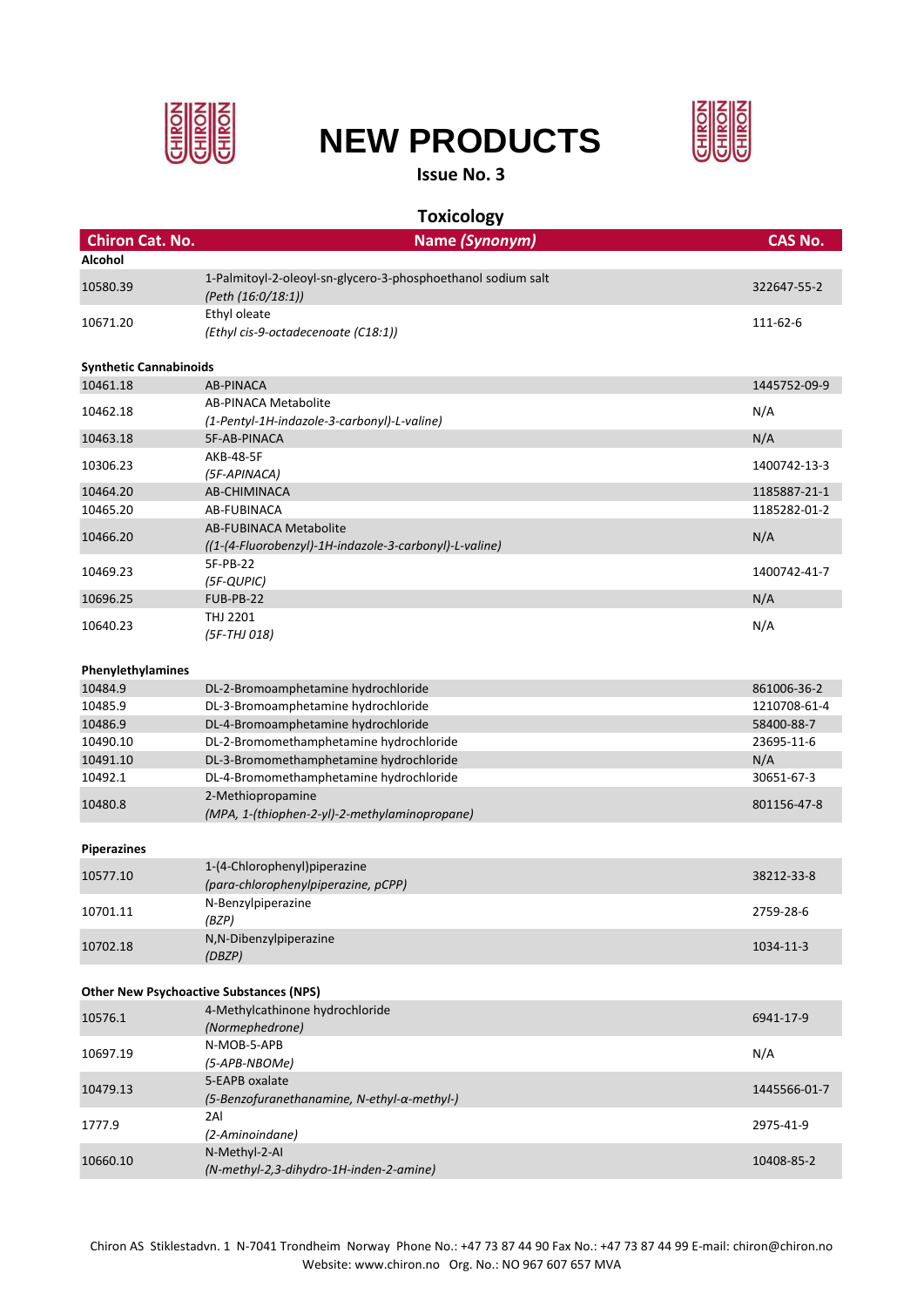#### **Toxicology Continued…...**

| <b>Chiron Cat. No.</b>   | Name (Synonym)                                                                           | <b>CAS No.</b> |  |
|--------------------------|------------------------------------------------------------------------------------------|----------------|--|
|                          | <b>Other New Psychoactive Substances (NPS)</b>                                           |                |  |
| 10695.15                 | CRL-40,941<br>(2-[bis(4-fluorophenyl)methyl]sulfinylethanehydroxamic acid)               |                |  |
| 10478.15                 | Ethylphenidate<br>(α-Phenyl-2-piperidineacetic acid ethyl ester)                         |                |  |
| 10537.14                 | 3,4-CTMP<br>(3,4-Dichloromethylphenidate)                                                | 1364331-88-3   |  |
| 10527.15                 | Methoxetamine hydrochloride<br>(MXE, Cyclohexanone, 2-(ethylamino)-2-(3-methoxyphenyl)-) |                |  |
| 10468.11                 | $\alpha$ -Methyltryptamine<br>(AMT, α-MT, Indopan)                                       | 299-26-3       |  |
| 10514.17                 | 5-MeO-DALT<br>(5'-Methoxy-N, N-diallyltryptamine)                                        | 928822-98-4    |  |
| 10694.17                 | Etaqualone<br>(3-(2-ethylphenyl)-2-methyl-quinazolin-4-one)                              |                |  |
| 10473.16                 | AH-7921<br>(3,4-Dichloro-N-[[1-(dimethylamino)cyclohexyl]methyl]benzamide)               | 55154-30-8     |  |
| 10474.16                 | AH-7921-d6<br>(3,4-Dichloro-N-[[1-(dimethylamino)cyclohexyl]methyl]benzamide-d6)         | N/A            |  |
| <b>Benzodiazepines</b>   |                                                                                          |                |  |
| 9815.15                  | 7-Aminonitrazepam-d5                                                                     | 1189511-46-3   |  |
| 10604.15                 | Hydroxyflubromazepam                                                                     | 62559-65-8     |  |
| 10609.16                 | (+)-Norzopiclone hydrochloride<br>(N-Desmethylzopiclone)                                 | 300701-71-7    |  |
| 10603.5                  | 2-Amino-5-chloropyridine<br>(ACP, Zopiclone alkaline hydrolysis product)                 |                |  |
| Antidepressants          |                                                                                          |                |  |
| 10601.17                 | (±)-cis-Sertraline-d3 hydrochloride                                                      | 1217741-83-7   |  |
| 10602.17                 | (±)-trans-Sertraline-d3 hydrochloride                                                    | 1330180-66-9   |  |
| <b>Antiinfectives</b>    |                                                                                          |                |  |
| 10648.62                 | Cyclosporine A                                                                           | 59865-13-3     |  |
| 10543.62                 | Cyclosporin A-13C62                                                                      | N/A            |  |
| 10649.11                 | Chloramphenicol                                                                          | $56 - 75 - 7$  |  |
| 10650.11                 | Chloramphenicol-13C11                                                                    | N/A            |  |
| 10647.17                 | Griseofulvine                                                                            | 126-07-8       |  |
| 10646.17                 | Griseofulvine-13C17                                                                      | N/A            |  |
| 10651.22                 | Tetracycline                                                                             | 60-54-8        |  |
| 10536.22                 | Tetracycline-13C22, 15N2                                                                 | N/A            |  |
| 10652.22                 | Oxytetracycline                                                                          | 79-57-2        |  |
| 10653.22                 | Oxytetracycline-13C22,15N2                                                               | N/A            |  |
| 10706.17                 | Ciprofloxacin-d8 hydrochloride                                                           | 1216659-54-9   |  |
| 10611.2                  | 1,2,4-Triazole-d3                                                                        | 43088-92-2     |  |
| <b>Analgesics</b>        |                                                                                          |                |  |
| 10679.13                 | Ketamine-d4 hydrochloride                                                                | 1246815-97-3   |  |
| 10682.13                 | Ketamine-d6 hydrochloride                                                                | N/A            |  |
| <b>Respiratory Drugs</b> |                                                                                          |                |  |
| 10526.12                 | Clenbuterol hydrochloride                                                                | 21898-19-1     |  |
|                          | $(\pm)$ -Albuterol-d3                                                                    | 1219798-60-3   |  |
| 10673.13                 | $((±)-Salbutamol-d3)$                                                                    |                |  |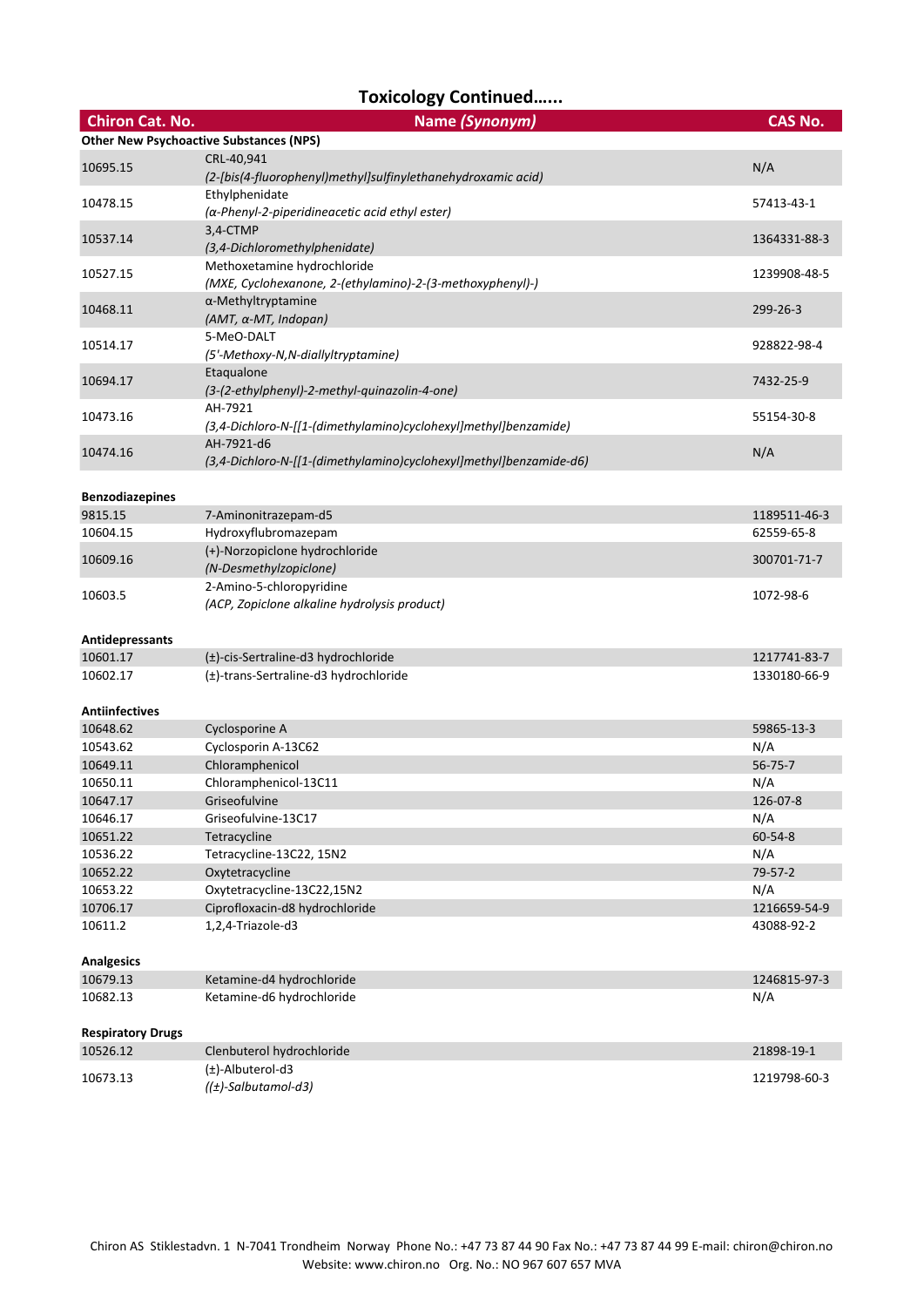#### **Toxicology Continued…...**

| <b>Chiron Cat. No.</b>       | Name (Synonym)                                   | <b>CAS No.</b> |
|------------------------------|--------------------------------------------------|----------------|
| <b>Vitamins</b>              |                                                  |                |
| 10534.28                     | 25-Hydroxyvitamin D2<br>(25-OH-Vit D2)           | 21343-40-8     |
| 10533.28                     | 25-Hydroxyvitamin D2-d6<br>(25-OH Vit D2-d6)     | 1262843-46-8   |
| 10532.27                     | 25-Hydroxyvitamin D3<br>(25-OH Vit D3)           | 19356-17-3     |
| 10535.27                     | 25-Hydroxyvitamin D3-d6<br>(25-OH VitD3-d6)      | 78782-98-6     |
| <b>Other Pharmaceuticals</b> |                                                  |                |
| 10349.17                     | Amisulpride                                      | 71675-85-9     |
| 10488.4                      | Creatinine-d3                                    | 143827-20-7    |
| 10369.13                     | (2R)-Lacosamide-d3                               | 1217689-95-6   |
| 10520.10                     | $(\pm)$ -Nicotine-2,4,5,6-d4                     | 350818-69-8    |
| 10519.10                     | $(\pm)$ -Nicotine-d3                             | 69980-24-1     |
| 10521.10                     | $(\pm)$ -Nicotine-d7                             | 1219805-86-3   |
| 10681.13                     | Ritalinic acid hydrochloride (erythro+threo)     | N/A            |
| <b>Coming Soon</b>           |                                                  |                |
| 10522.18                     | Cocaethylene hydrochloride                       | 529-38-4       |
| 10377.21                     | DL-Methadone-13C6 hydrochloride                  | N/A            |
| 10562.11                     | 2-Methylmethcathinone hydrochloride<br>$(2-MMC)$ | 1246815-51-9   |
| 10563.11                     | 3-Methylmethcathinone hydrochloride<br>$(3-MMC)$ | 1246816-62-5   |
| 10558.15                     | Nifoxipam<br>(3-Hydroxyflunitrazepam)            | 74723-10-7     |

## **Environmental & Food Safety**

| <b>Chiron Cat. No.</b>  | Name (Synonym)                                                                                                                  | <b>CAS No.</b> |
|-------------------------|---------------------------------------------------------------------------------------------------------------------------------|----------------|
| <b>Pesticides</b>       |                                                                                                                                 |                |
| 10623.14                | Acetochlor ESA sodium salt<br>(t-sulfonic acid)                                                                                 | 187022-11-3    |
| 10581.23                | (±)-Chlorophacinone-d4                                                                                                          | 1219805-75-0   |
| 10544.11                | Cycloate                                                                                                                        | 1134-23-2      |
| 10517.1                 | Isochloridazon                                                                                                                  | 162354-96-3    |
| 10483.15                | Metalaxyl-M<br>(Mefenoxam, R-Metalaxyl)                                                                                         | 70630-17-0     |
| 10621.8                 | N,N-Dimethyl-2-sulphamoylnicotinamide                                                                                           | 112006-75-4    |
| 10641.15                | RPA 202248 (a metabolite of isoxaflutol)<br>(1-(Methylsulfonyl-4-trifluoromethyl phenyl)-2-cyano-3-cyclopropyl propyl-1,3 dio)) | 143701-75-1    |
| <b>Flame Retardants</b> |                                                                                                                                 |                |
| 10457.12                | 4,4'-Sulfonylbis(2,6-dibromophenol), techn.<br>(TBBPS)                                                                          | 39635-79-5     |
| 10481.12                | 4,4'-Sulfonylbis(2,6-dibromophenol), 98%<br>(TBBPS)                                                                             | 39635-79-5     |
| 10458.30                | Tetraphenylrecorcinol bis(diphenylphosphate), 99% (LC)<br>(Reofos, RDP)                                                         | 57583-54-7     |
| <b>PCBs</b>             |                                                                                                                                 |                |
| 10683.12                | 2,3',4,6-Tetrachlorobiphenyl<br>$(PCB-69)$                                                                                      | 60233-24-1     |
| 10684.12                | 2,3',5',6-Tetrachlorobiphenyl<br>$(PCB-73)$                                                                                     | 74338-23-1     |
| 10685.12                | 2,2',3,4',5-Pentachlorobiphenyl<br>$(PCB-90)$                                                                                   | 55312-69-1     |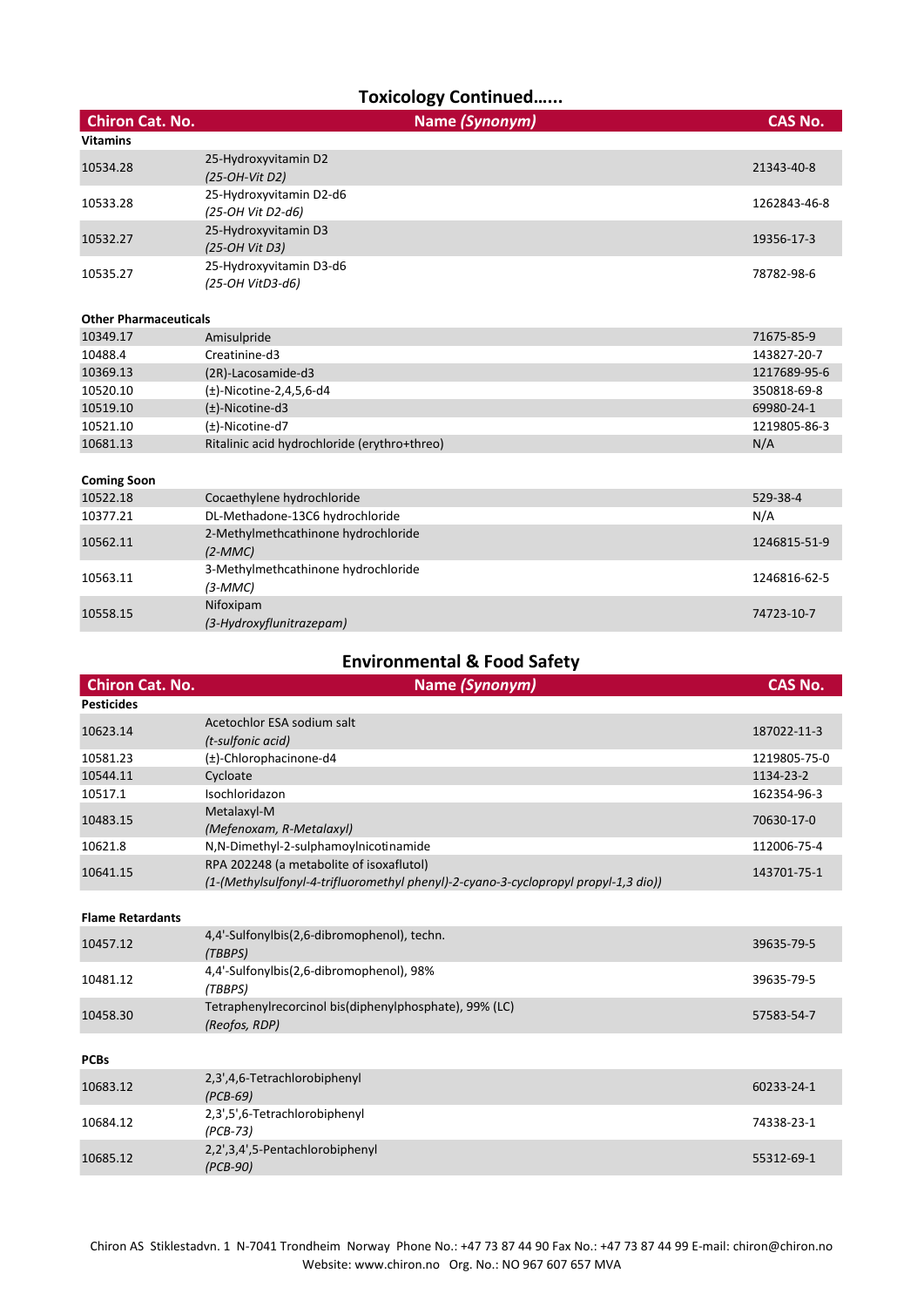#### **Environmental & Food Safety Continued…….**

| <b>Chiron Cat. No.</b>          | Name (Synonym)                                                                                                    | <b>CAS No.</b> |
|---------------------------------|-------------------------------------------------------------------------------------------------------------------|----------------|
| <b>Phthalates</b>               |                                                                                                                   |                |
| 10548.16                        | Mono(2-ethyl-5-oxohexyl) phthalate<br>(MEOHP)                                                                     | 40321-98-0     |
| 10549.16                        | Mono(2-ethyl-5-hydroxyhexyl) phthalate<br>(MEHHP)                                                                 | 40321-99-1     |
| 10587.28                        | Didecyl phthalate<br>(DDCP)                                                                                       | 84-77-5        |
| 10588.28                        | Didecyl phthalate-3,4,5,6-d4<br>$(DDCP-d4)$                                                                       | 1276197-18-2   |
| <b>Tinorganics</b>              |                                                                                                                   |                |
| 10573.3                         | Trimethyltin chloride                                                                                             | 1066-45-1      |
| 10574.4                         | Triethyltin chloride                                                                                              | 994-31-0       |
| 10584.24                        | Bis(tri-n-butyltin) oxide                                                                                         | 56-35-9        |
| <b>Mycotoxins, Plant Toxins</b> |                                                                                                                   |                |
| 10658.17                        | Aflatoxin M1-13C17                                                                                                | N/A            |
| 10657.19                        | Diacetoxyscirpenol-13C19                                                                                          | N/A            |
| 10642.17                        | Hyoscamine                                                                                                        | 101-31-5       |
| 10659.00                        | Kojic Acid-13C6                                                                                                   | N/A            |
| 10655.00                        | Melamine-13C                                                                                                      | N/A            |
| 10656.00                        | Nivalenol-13C12                                                                                                   | N/A            |
| 10643.18                        | Retrorsine                                                                                                        | 480-54-6       |
| 10645.18                        | Seneciophylline                                                                                                   | 480-81-9       |
| 10644.19                        | Senkirkine                                                                                                        | 2318-18-5      |
| <b>PAHs</b>                     |                                                                                                                   |                |
| 10546.16                        | 9-Hydroxy-9-n-propylfluorene<br>(9-n-Propyl-9H-fluoren-9-ol, Degradation product of 9-n-Propylfluorene (1694.16)) | 62995-67-6     |
| 10547.16                        | 9-Hydroxy-9-n-methylfluorene<br>(9-n-Methyl-9H-fluoren-9-ol)                                                      | 6311-22-4      |
| 10560.19                        | 8-Methylbenz[a]anthracene                                                                                         | 2381-31-9      |
| 10561.19                        | 9-Methylbenz[a]anthracene                                                                                         | 2381-16-0      |
|                                 | Fatty acids and MCPDs/Glycidyl esters                                                                             |                |
| 10671.20                        | Ethyl oleate<br>(C18:1, Ethyl cis-9-octadecenoate)                                                                | 111-62-6       |
| 10524.19                        | Glycidyl palmitate-d5, Gly-P-d5<br>(Glycidyl C16:0-d5)                                                            | N/A            |
| 10525.19                        | Glyceryl-1,1,2,3,3-d5 1-Monooleate<br>(Monoolein-d5)                                                              | 565183-24-6    |
| 10551.3                         | (+/-)-Glycidol-1,1,2,3,3-d5                                                                                       | 12468819-20-4  |
| <b>Pigments</b>                 |                                                                                                                   |                |
| 10542.32                        | Direct Red 28, 98%<br>(Congo red)                                                                                 | 573-58-0       |
| 10557.16                        | Indigo dye (Vat Blue 37)                                                                                          | 482-89-3       |
| 10475.33                        | Irganox 1726                                                                                                      | 110675-26-8    |
| 10476.33                        | Solvent Blue 4<br>(1-Naphthalenemethanol, α, α-bis[4-(dimethylamino)phenyl]-4-(phenylamino)-)                     | 6786-83-0      |
| <b>Sterols</b>                  |                                                                                                                   |                |
| 10677.29                        | (24R)-24-Ethylcholesta-3,5-diene<br>((24R)-Stigmasta-3,5-diene)                                                   | 4970-37-0      |
| 10678.28                        | (24R)-24-Methylcholesta-3,5-diene                                                                                 | 102491-95-2    |